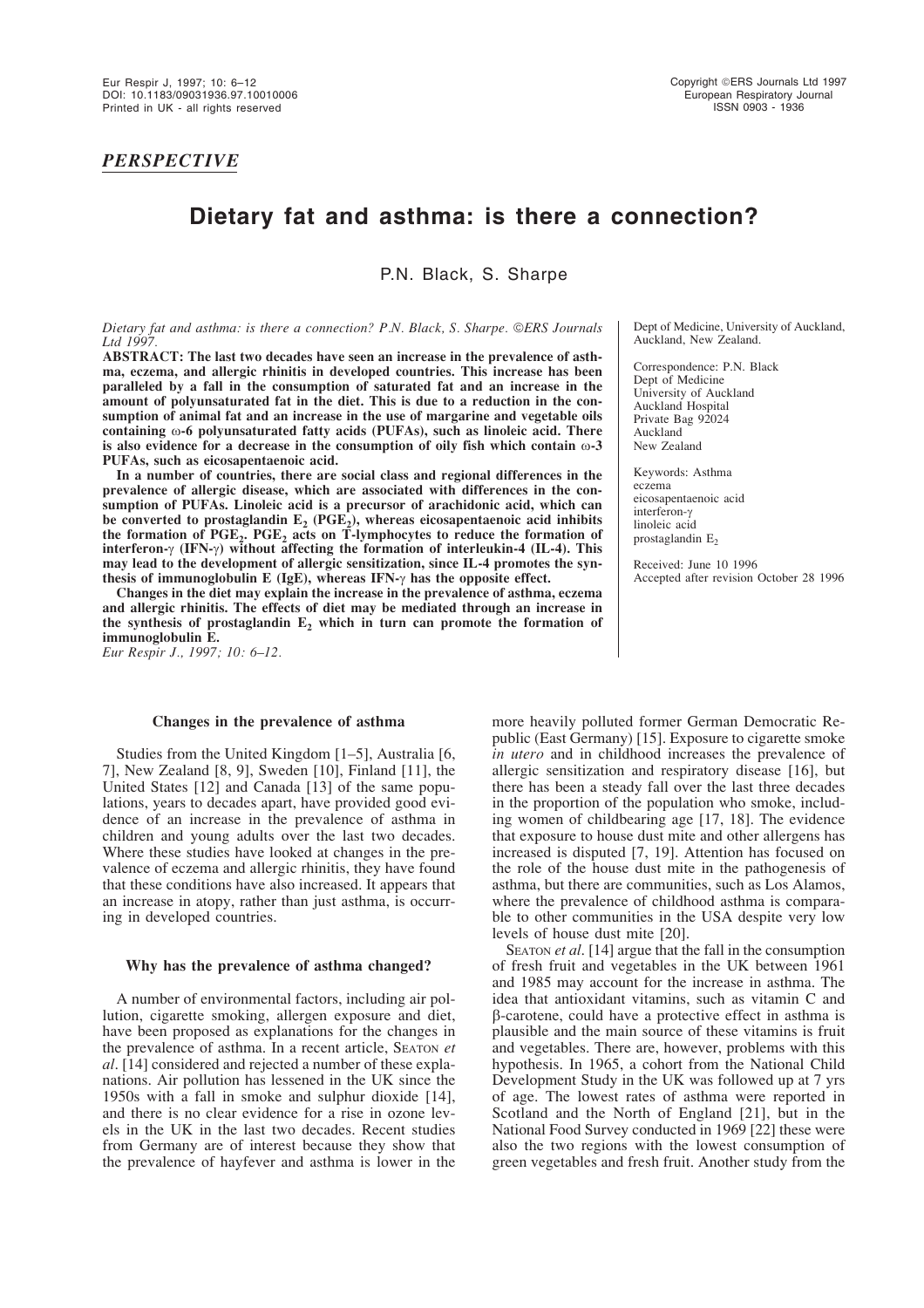UK showed that the intake of vitamin C is lower in manual workers [23], whereas the prevalence of asthma is either unrelated to social class [24], or increases with higher social class [25].

In the rest of this article, we review the evidence for the hypothesis that an increase in the intake of  $\omega$ -6 fatty acids, such as linoleic acid, and a decrease in the intake of ω-3 fatty acids, such as eicosapentaenoic acid, may have to led to an increase in allergic sensitization, which in turn may account for the increase in the prevalence of asthma. CHANG *et al*. [26] and HODGE *et al*. [27] have previously suggested that changes in dietary fat may explain the increase in asthma but they did not relate this to changes in allergic sensitization.

#### **Changes in the consumption of linoleic acid**

In developed countries, there has been a fall in the consumption of saturated fat and an increase in the consumption of polyunsaturated fat, particularly linoleic acid, over the last few decades. It is thought that these changes have contributed to the fall in coronary heart disease mortality. In the USA between 1935 and 1939, linoleic acid accounted for only 9% of fatty acids in the food supply [28]. By 1984, this had risen to 15%. These changes are in large part due to a decrease in the use of butter and lard and an increase in the use of margarine and vegetable oils. Figure 1 shows changes in adipose tissue linoleate in the USA, UK and Australia.

The argument for a connection between polyunsaturated fat and asthma would be more compelling if the increase in the consumption of linoleic acid antedated the rise in the prevalence of asthma. In the USA, the amount of linoleic acid (grams per capita per day) in the diet has increased over the last eight decades, with the change being most marked since the early 1960s [28]. YUNINGER *et al*. [12] found a steady increase in the incidence of asthma in children since 1964. This is what one would anticipate if the increase in the consumption of linoleic acid was contributing to the rise in the prevalence of asthma. In contrast, the increase in the consumption of linoleic acid in the UK occurred in the



- Proportion of linoleate in adipose tissue by country, 1960–1990. Arrows indicate year of down turn in coronary heart disease (CHD) death rate. (Reproduced from ROBERTS [29]).

1970s [29]. It is not entirely clear when the prevalence of childhood asthma began to rise in the UK but it may well have been in the early 1980s. In a review, ANDERSON [30] found little evidence for an increase in the prevalence of asthma in studies conducted prior to 1980. In contrast, BURR *et al*. [1] found an increase in the prevalence of asthma in children in Wales between 1973 and 1988, while BURNEY *et al*. [3] found an increase in children in England between 1973 and 1986. If we accept that the prevalence of childhood asthma in the UK did increase in the early 1980s, it is consistent with the rise in the consumption of linoleic acid preceding the increase in the prevalence of asthma by several years.

# **Changes in the consumption of oily fish**

The suggestion that oily fish may protect against the development of asthma stems from the observation that asthma is uncommon amongst the Eskimos, who have a high intake of fish oil [31]. SCHWARTZ and WEISS [32] analysed data from the Second National Health and Nutrition Survey in the USA, and found that dietary fish intake was protective against wheezing but, in a stepwise logistic regression, were unable to show that this was independent of other nutrients. Recently, HODGE *et al*. [33] reported a study of 584 children in Sydney, Australia. If the children included oily fish, such as salmon, tuna and sardines, in their diet the odds ratio for having current asthma was reduced to 0.26 (95% confidence interval (95% CI) 0.09–0.72). The diets of the children with current asthma did not differ from the normal children in any other regard and a protective effect was not seen with other types of fish.

Less information is available on trends in the consumption of oily fish than for changes in consumption of margarine and vegetable oils. In 1985, in the USA, the consumption of fish had increased compared with 1935–1939, but the levels of eicosapentaenoic acid in the diet were lower because of a marked decline of some oily fish in the diet [34]. HODGE *et al*. [33] speculated that the eicosapentaenoic acid, present in oily fish, may account for the protective effect which they observed. Some commentators [35] have argued that the observations by HODGE *et al*. [33] are inconsistent with studies which failed to show improvement in asthmatics treated with fish oil [36–38]. If, however, fish oil exerts its beneficial effect by reducing the risk of allergic sensitization rather than having a direct effect on asthma this conflict no longer exists.

## **Regional differences in asthma**

Regional differences in the intake of polyunsaturated fat have been reported in a number of countries, and this provides the opportunity to compare the prevalence of asthma in these regions with the differences in diet. Studies which have looked at the prevalence of asthma and allergic rhinitis in Germany following reunification demonstrate a lower incidence of atopic disease in the former East Germany. KRAMER *et al*. [39] studied more than 4,000 preschool children in several towns in Germany, and found lower prevalences of doctor-diagnosed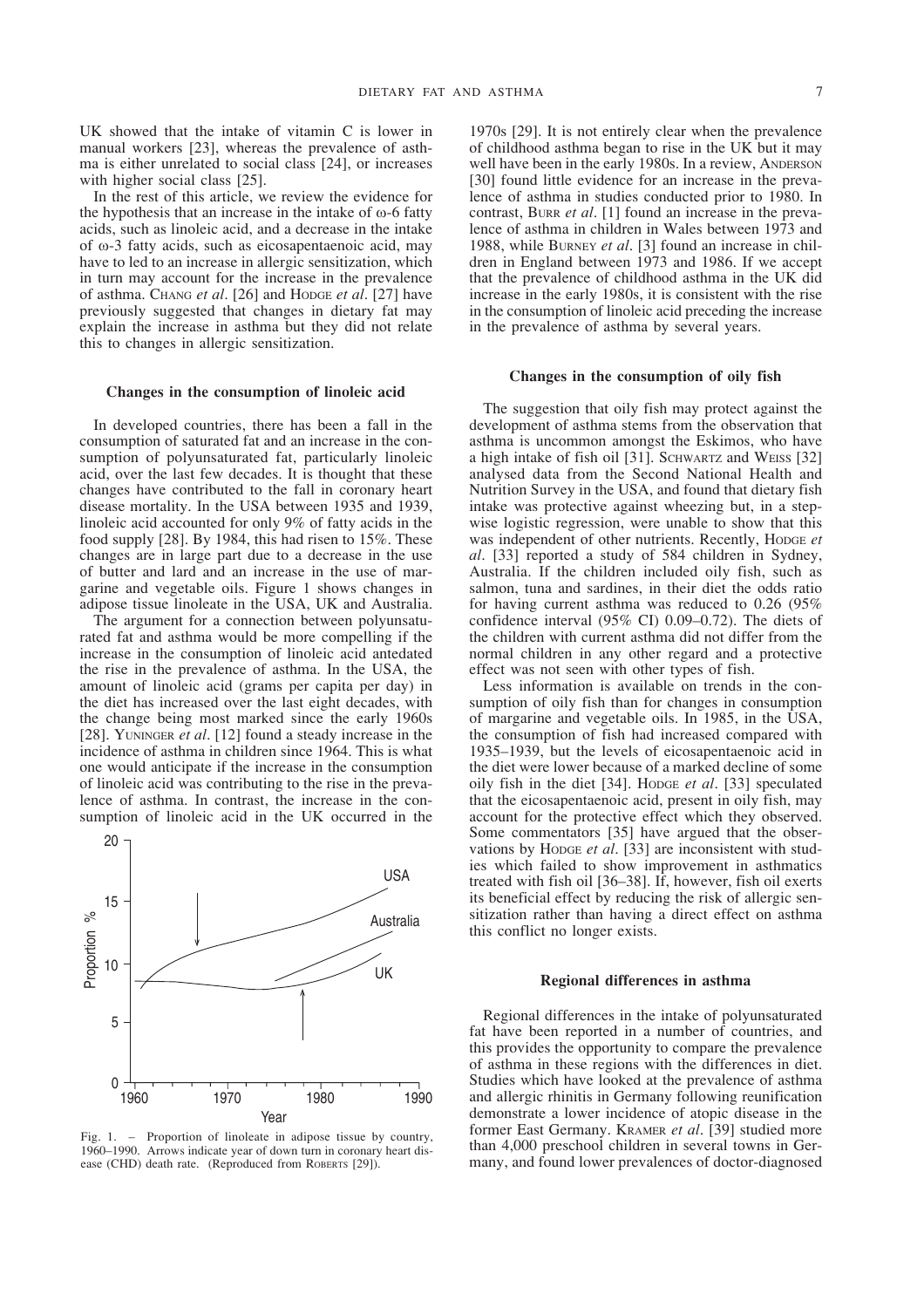asthma and rhinitis in children from the former East Germany. VON MUTIUS and co-workers [40, 41] compared 9 year old children in Leipzig in East Germany  $(n=1,051)$  and Munich in West Germany  $(n=5,030)$ . The lifetime prevalence of asthma diagnosed by a doctor was 7.3% in Leipzig and 9.3% in Munich. A positive cold air challenge (defined as a 9% fall in forced expiratory volume in one second (FEV1)) occurred in 6.4% of the children in Leipzig and 7.7% in Munich. The most striking difference was seen with the diagnosis of hayfever, which was 2.4% in Leipzig compared with 8.6% in Munich. Another study compared 7,200 subjects, aged 20–44 yrs, in Erfurt (East Germany) and Hamburg (West Germany) [42], and found higher prevalences of asthma and allergic rhinitis in Hamburg. These findings suggest that the differences between East and West Germany may be due to differences in allergic sensitization. This is supported by another study comparing 901 pupils from Leuna (East Germany) and Duisberg (West Germany) [43], which showed the prevalence of specific immunoglobulin (IgE) antibodies to house dust mite and cat was more than fivefold and threefold higher, respectively, in Duisberg.

There are fewer direct comparisons of food intakes in East and West Germany. Prior to unification, however, similar methodology was used to compare food intakes in Erfurt (East Germany) and Augsburg (West Germany) as part of the Monitoring of Trends and Determinants in Cardiovascular Disease (MONICA) project [44]. The survey involved middle-aged men keeping 3 day records of their food intake. The most striking difference was the higher intake of saturated fat in Erfurt, where the median daily intake of butter was 27 g higher than Augsburg. In contrast, margarine was consumed less frequently in Erfurt, with only 35% of men using it compared with 67% of men in Augsburg. At this time, margarine was less readily available and not as palatable in East Germany [44]. Increased consumption of margarine leads to a higher intake of linoleic acid, and we suspect that the higher incidence of asthma and other allergic diseases in West Germany at the time of reunification could be related to a higher intake of linoleic acid.

Finland has a low ratio of polyunsaturated fat to saturated fat in the diet (P:S ratio) and a high prevalence of ischaemic heart disease. The P:S ratio is lowest, and the prevalence of ischaemic heart disease is highest, in the east of the country. There are also regional differences in the prevalence of childhood asthma in Finland. In 1980, a cross-sectional study of risk factors for coronary heart disease was conducted in 3,596 Finnish children, aged 3–18 yrs, both in urban and rural areas in the south, the north and the east [45]. As part of the study, a questionnaire was sent to parents asking about chronic illnesses, including bronchial asthma, allergic rhinitis and atopic eczema [46]. The prevalence of asthma and allergic diseases was lowest in Eastern Finland (table 1). In Southern Finland, the prevalences of asthma and rhinitis (per 1,000 children) were 21 and 80, respectively, compared with values of 6 and 50, respectively, in Eastern Finland. In this study, the fatty acid composition of serum cholesterol esters was also measured in 1,348 children [47]. The levels of  $\omega$ -6 fatty acids, *i*.*e*. linoleic acid and arachidonic acid, in the cholesterol esters were significantly lower in children from

Table 1. – Prevalence (patients per 1,000 children) of bronchial asthma, allergic rhinitis and dermatitis, in 1980 in three areas of Finland

|          | Patients per 1,000 children |                     |                    |
|----------|-----------------------------|---------------------|--------------------|
|          | Northern<br>Finland         | Southern<br>Finland | Eastern<br>Finland |
| Asthma   | $33*$                       | $21*$               |                    |
| Rhinitis | 59                          | $80*$               | 50                 |
| Eczema   | 54#                         | 49                  | 31                 |

\*:  $p=0.003$ ;  $\pm$ :  $p=0.03$ ;  $\pm$ :  $p=0.04$ , significance of difference compared to Eastern Finland. (Adapted from POYSA *et al.* [46]).

Table 2. – Percentage composition of serum cholesteryl esters fatty acids in rural children from three areas in Finland

|                  | Northern | Southern  | Eastern   |
|------------------|----------|-----------|-----------|
|                  | Finland  | Finland   | Finland   |
|                  | $(n=46)$ | $(n=369)$ | $(n=275)$ |
| Linoleic acid    | 50.21    | 51.26     | 47.90     |
| Arachidonic acid | 5.60     | 5.82      | 5.48      |
| EPA              | 1.30     | 1.12      | 1.39      |

EPA: Eicosapentaenoic acid. (Adapted from MOILLANEN *et al.* [47]).

Eastern Finland compared with those in the South or North. These differences are seen most clearly in the rural children (table 2). Furthermore, the levels of eicosapentaenoic acid, an  $\omega$ -3 fatty acid, were significantly higher in the cholesterol esters from the children in the east of the country. These findings are consistent with the observation that the consumption of fish, which contains eicosapentaenoic acid, is higher in the East. We believe that the lower levels of  $\omega$ -6 polyunsaturated fatty acid (PUFA) and higher levels of ω-3 PUFA in the cholesterol esters of children in the east of Finland explains why allergic diseases occur less frequently in this part of the country.

There is evidence that the prevalence of atopy is increasing in Japan. NAKAGOMI *et al*. [48] reported that the prevalence of one or more positive skin tests for common allergens in 13–14 year old girls increased from 21.4% in 1978 to 39.4% in 1991. In another study, middle-aged women eating a more traditional diet had a higher ω-3/ω-6 ratio in their serum phospholipids than urban women of the same age [49]. The increase in atopy in Japan could be due to a decrease in the ω-3/ω-6 ratio as more individuals eat a less traditional diet.

## **Socioeconomic status, dietary fat and asthma**

Studies of the prevalence of coronary heart disease have shown that, in developed countries, coronary heart disease is commoner in individuals of lower socioeconomic status and those with less education [50]. These observations have been explained by differences in risk factors for coronary heart disease, such as smoking, and the intake of polyunsaturated as opposed to unsaturated fat. If the intake of dietary fat influences the prevalence of asthma one might also expect there to be socioeconomic differences in the prevalence of asthma and other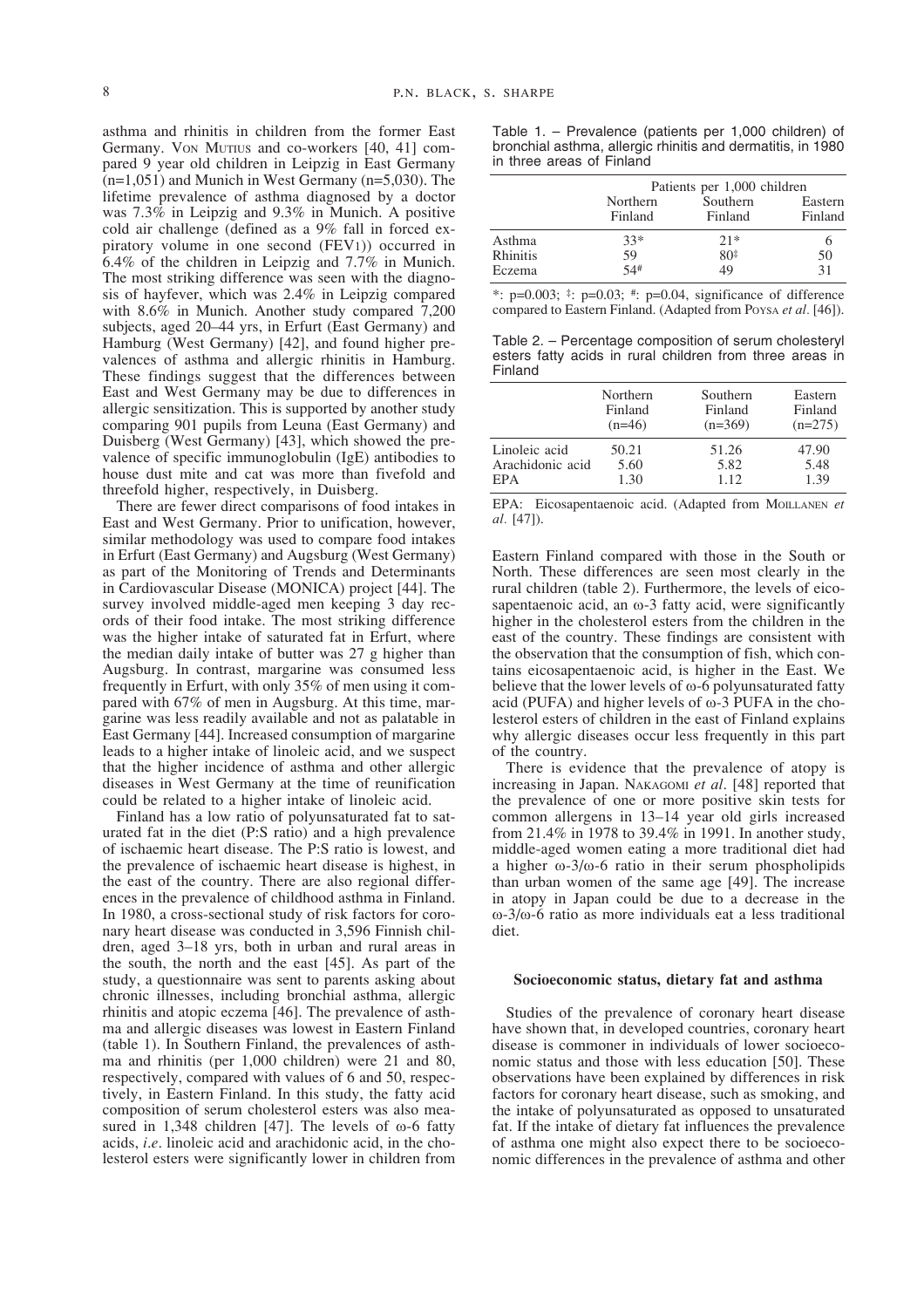allergic diseases. Indeed, this appears to be the case, with an increased frequency of allergic diseases in higher socioeconomic groups.

A number of studies over the last few decades have reported a greater prevalence of asthma in higher socioeconomic groups [25, 51, 52]. Some of these studies have been criticised because children with asthma may have been misclassified as wheezy bronchitis. One study which avoids this problem is a recent report by LEWIS *et al*. [25]. They used information from the 1970 British Cohort Study, which included all children born in Britain during the period 5–11 April 1970. These authors included all children where there was a positive response at the age of 5 yrs to the question "Has the child ever wheezed". No distinction was made between asthma and wheezy bronchitis. Socioeconomic status was expressed as a social index, which combined information on parental occupation, education, income and housing conditions. Wheeze up to 5 yrs was greatest in the most disadvantaged group but there was no longer any independent effect of social index once other factors, such as birth weight and maternal smoking, were taken into account. In contrast, at 16 yrs, 18.3% of children in the most socially advantaged group were still wheezing compared with only 10.5% in the most disadvantaged group, and this was statistically significant.

These authors suggested that two distinct processes are involved. The associations between maternal smoking, low birth weight and wheezing in preschool children may be due to viral illnesses precipitating wheezing in children with small airways. On the other hand, wheeze persisting into adolescence occurs more frequently in higher socioeconomic groups and is more likely to represent allergic asthma. This interpretation is consistent with a study from Tucson in Arizona [53], where children who had wheezing before the age of 3 yrs, but in whom wheezing was no longer present at 6 yrs, had a reduction in tests of airway function but did not have elevated levels of IgE. In contrast, those who were still wheezing at 6 yrs had elevated levels of IgE, *i*.*e*. it is wheezing in later childhood that is most clearly associated with allergic sensitization.

The Nottingham group have gone on to demonstrate that there is a greater degree of allergic sensitization in those of higher socioeconomic status [54]. Skin sensitivity to five common aeroallergens was higher in social class I (33%) than in social class V (28%). Similar findings have been reported from the US with the second National Health and Nutrition Examination Survey (NHANES II) [55]. Rates of skin test reactivity to eight common allergens increased both with higher socioeconomic status and higher levels of education. Twenty five percent of white subjects with 13 or more years of education had one or more positive skin tests. In contrast, only 12.2% with 8 yrs of education or less were skin test positive. The prevalence of eczema and allergic rhinitis in children has also been reported to increase with higher socioeconomic status. WILLIAMS *et al*. [56] used information from the 1970 British National Cohort Study, and found that the point prevalences of eczema based on a physical examination at 7 yrs of age showed a similar socioeconomic gradient.

If there are socioeconomic differences in the prevalence of allergic diseases, what is the evidence for differences in the intake of dietary fat? In the Coronary Artery Risk Development in Young Adults (CARDIA) study, dietary assessments were performed in 1985–1986 on 5,111 individuals in the US aged 18–30 yrs. High school graduates (*i*.*e*. 12 or more years of education) had a higher P:S ratio than those with less education [57]. Two studies from Scotland have also looked at social class differences in the intake of polyunsaturated and saturated fat. FULTON *et al*. [58] studied 129 males (44–54 yrs of age) who kept detailed dietary records. In this study, nonmanual workers consumed significantly more linoleic acid than manual workers. In a larger study, BOLTON-SMITH *et al*. [59] administered a food frequency questionnaire to over 10,000 Scottish males and females aged 40–59 yrs, and found that the P:S ratio was lower in nonmanual workers, both for females (nonmanual 0.31, manual 0.28;  $p<0.001$ ) and for males (nonmanual 0.32, manual 0.31;  $p=0.025$ ). These findings are consistent with our hypothesis that an increase in the intake of polyunsaturated fat may contribute to the higher rates of allergic disease observed in higher socioeconomic groups. The differences in the P:S ratios between groups in these studies are relatively small, however, and other factors may also contribute to the differences observed between socioeconomic groups in the prevalence of atopic disease.

## **Prospective studies of diet and respiratory disease**

There is a need for a prospective study of a cohort of children who have a dietary assessment and who are then followed to determine whether they develop positive skin tests and/or asthma. Studies in adults have examined the relationship between diet and respiratory disease, but none of them has addressed the issue of whether a diet high in polyunsaturated fat prediposes to allergic sensitization. In Zutphen in the Netherlands, 793 middle-aged males were followed from 1960–1985 [60]. The intake of linoleic acid was positively associated with the risk of developing chronic nonspecific lung disease but 74% were smokers, so it is likely that most had chronic obstructive pulmonary disease (COPD) rather than asthma. The relationship between diet and the onset of adult asthma was examined in 77,866 females in the Nurse's Health Study [61]. No significant association was found between the intake of polyunsaturated fat and the risk of adult onset asthma. However, in adult onset asthma many, if not most, individuals are not atopic, so these findings are probably of limited relevance to the prevalence of atopic disease in childhood.

# Cytokines and PGE<sub>2</sub>

The formation of IgE by B-lymphocytes is influenced by cytokines produced by T-helper (CD4+) lymphocytes. These CD4+ cells can be characterized by the profile of cytokines which they produce. Type 1 T-helper (Th1) cells produce interleukin-2 (IL-2) and interferonγ (IFN-γ) while type 2 T-helper (Th2) cells produce the cytokines, interleukin-4 (IL-4) and interleukin-5 (IL-5) [62, 63]. However, the majority of CD4+ uncommited cells are T-helper (Th0) cells and produce a mixed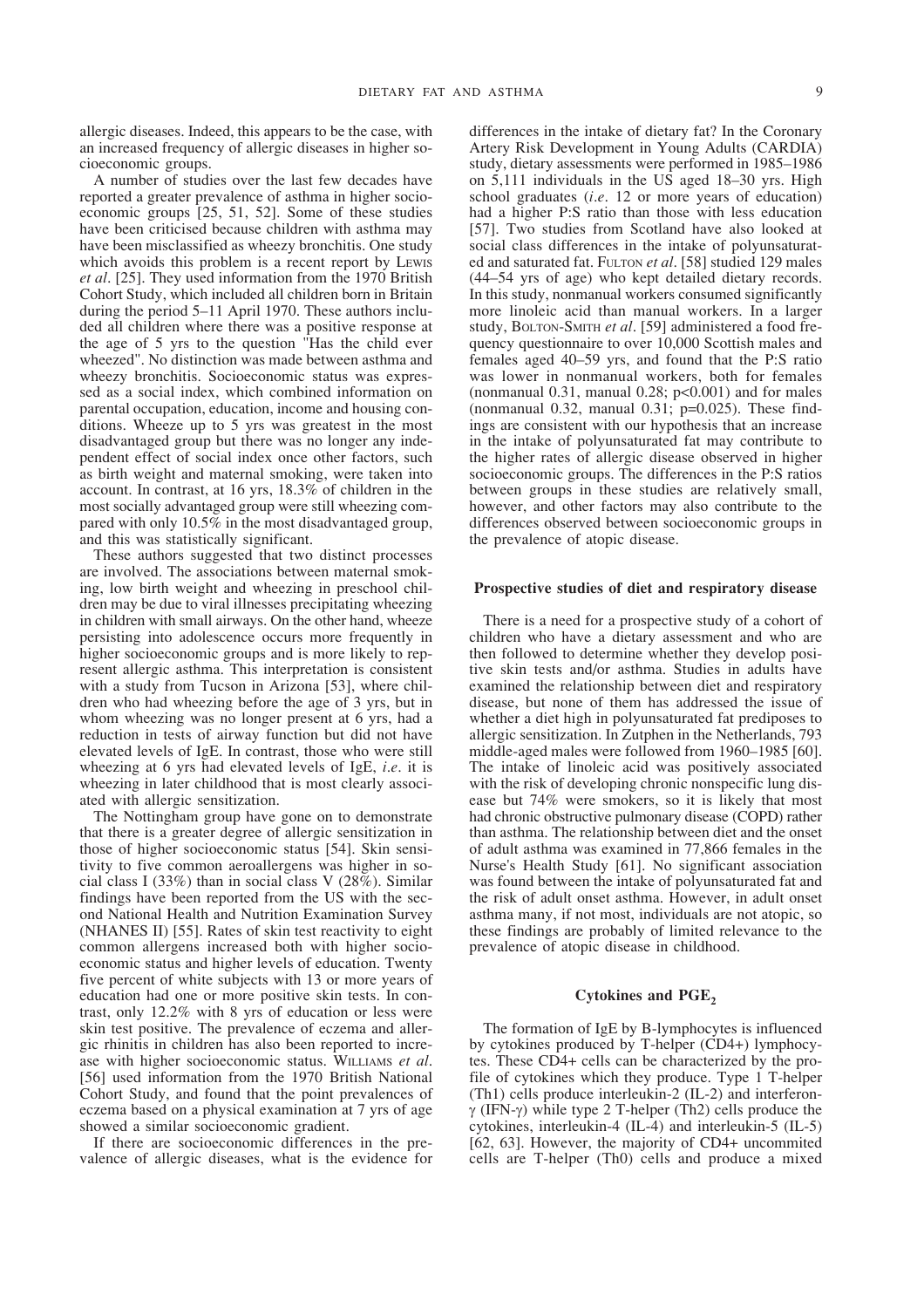cytokine profile. IL-4 acts to commit B-cells to the synthesis of IgE [64], whereas IFN- $\gamma$  inhibits the formation of IgE [65].

There is evidence that prostaglandin  $(PGE<sub>2</sub>)$  can modulate the formation of cytokines by T-lymphocytes. Low concentrations of PGE<sub>2</sub> (109–10<sup>8</sup> M) inhibit the formation of IL-2 and IFN-γ by peripheral blood lymphocytes, whilst having no effect on the production of IL-4 and IL-5 [66, 67]. The ability of  $PGE_2$  to inhibit the production of IFN-γ, but not IL-4, was not limited to clones of Th1 and Th2 cells but was also seen with Th0 cells. By inhibiting the formation of IFN- $\gamma$  but not IL-4, PGE<sub>2</sub> will increase the formation of IgE. There is also evidence that  $PGE<sub>2</sub>$  can act directly on B-cells to stimulate the formation of IgE. ROPER and co-workers [68, 69] have reported that  $\overline{PGE}_2$  promotes the action of IL-4 to increase the number of B-lymphocytes producing IgE. If  $PGE_2$  increases the formation of IgE we believe that dietary factors which promote the formation of PGE<sub>2</sub> could lead to the development of atopic disease in susceptible individuals.

Prostaglandins such as  $PGE<sub>2</sub>$ , are formed by the action of cyclo-oxygenase on arachidonic acid. Arachidonic acid, in turn, is formed from linoleic acid. As a result, an increase in linoleic acid in the diet will promote the formation of prostaglandins [70]. Dietary ω-3 fatty acids have the opposite effect. The ω-3 fatty acids can act in two ways to modulate the formation of  $PGE<sub>2</sub>$  from arachidonic acid [70]. There is competitive inhibition between linoleic acid, and ω-3 fatty acids, such as linolenic acid. Increasing dietary ω-3 fatty acids results in a reduction in arachidonic acid by inhibiting its synthesis from linoleic acid. Omega-3 fatty acids also act to inhibit the action of cyclo-oxygenase. Of the  $\omega$ -3 fatty acids, eicosapentaenoic acid and docosahexaenoic acid (which are found in oily fish) are the most effective at inhibiting cyclo-oxygenase.

These effects have been demonstrated *in vivo*. KNAPP and FITZGERALD [71] compared the effects of a 1 month supplementation with fish oil (containing eicosapentaenoic acid) and safflower oil (containing linoleic acid). The safflower oil diet led to a significant increase in the urinary excretion of a prostaglandin E metabolite, whereas there was a trend for a reduction in the excretion of the PGE metabolite with fish oil. However, pharmacological doses of linoleic acid were administered in this study. BLAIR *et al*. [72] addressed this issue by studying the effect of supplementation with lower doses of ω-6 PUFA, and still demonstrated an increase in the excretion of urinary  $PGE<sub>2</sub>$ . A diet high in linoleic acid also reduced excretion of the metabolites of thromboxane- $A<sub>2</sub>$ , although the relevance of this to asthma or other allergic diseases is not clear.

#### **Summary**

We hypothesize that dietary polyunsaturated fatty acid influences the development of allergic sensitization by increasing the formation of prostaglandin  $E_2$ ; which, in turn, promotes Th2 responses and stimulates the formation of immunoglobulin E. An increase in the amount of linoleic acid in the diet will increase the formation of prostaglandin  $E_2$ , while an increase in

eicosapentaenoic acid has the opposite effect. This provides an explanation for how the changes in diet that have occurred in the last few decades may have led to the striking increases in allergic disease. It is important to recognize that the changes in lifestyle that have occurred in the developed world have not been limited to changes in the consumption of dietary fat and other factors may also be involved in the increase in the prevalence of asthma and other allergic diseases.

> *Acknowledgements:* The authors would like to thank W. Lubbe, E. Mitchell and B. Salmon for their helpful comments and suggestions.

#### **References**

- Burr ML, Butland BK, King S, Vaughan-Williams E. Changes in asthma prevalence: two surveys 15 years apart. *Arch Dis Child* 1989; 64: 1452–1456.
- 2. Fleming DM, Crombie DL. Prevalence of asthma and hayfever in England and Wales. *Br Med J* 1987; 294: 279–283.
- 3. Burney PGJ, Chinn S, Rona RJ. Has the prevalence of asthma increased in children? Evidence from the national study of health and growth 1973–1986. *BMJ* 1990; 300: 1306–1310.
- 4. Anderson HR, Butland BK, Strachan DP. Trends in prevalence and severity of childhood asthma. *BMJ* 1994; 308: 1600–1604.
- 5. Omran M, Russell G. Continuing increase in respiratory symptoms and atopy in Aberdeen schoolchildren. *BMJ* 1996; 312: 34.
- 6. Robertson CF, Heycock E, Bishop J, Nolan T, Olinsky A, Phelan PD. Prevalence of asthma in Melbourne schoolchildren: changes over 26 years. *BMJ* 1991; 302: 1116–1118.
- 7. Peat JK, van den Berg RH, Green WF, Mellis CM, Leeder SR, Woolcock AJ. Changing prevalence of asthma in Australian children. *BMJ* 1994; 308: 1591– 1596.
- 8. Mitchell EA. Increasing prevalence of asthma in children. *NZ Med J* 1983; 96: 463–464.
- 9. Shaw RA, Crane J, O'Donnell TV, Porteous LE, Coleman ED. Increasing asthma prevalence in a rural New Zealand adolescent population: 1975–1989. *Arch Dis Child* 1990; 65: 1319–1323.
- 10. Aberg N. Asthma and allergic rhinitis in Swedish conscripts. *Clin Exp Allergy* 1989; 19: 59–63.
- 11. Haahtela T, Lindholm H, Bjorksten F, Koskenvuo K, Laitenin LA. Prevalence of asthma in Finnish young men. *BMJ* 1990; 301: 266–268.
- 12. Yuninger JW, Reed CE, O'Connell EJ, Melton LJ III, O'Fallon WM, Silverstein MD. A community-based study of the epidemiology of asthma. *Am Rev Respir Dis* 1992; 146: 888–894.
- 13. Manfreda J, Becker AB, Wang PZ, Roos LL, Anthonisen NR. Trends in physician-diagnosed asthma prevalence in Manitoba between 1980 and 1990. *Chest* 1993; 103: 151–157.
- 14. Seaton A, Godden DJ, Brown K. Increase in asthma: a more toxic enviroment or a more susceptible population? *Thorax* 1994; 49: 171–174.
- 15. Magnussen H, Jorres R, Nowak D. Effect of air pollution on the prevalence of asthma and allergy: lessons from the German reunification. *Thorax* 1993; 48: 879–881.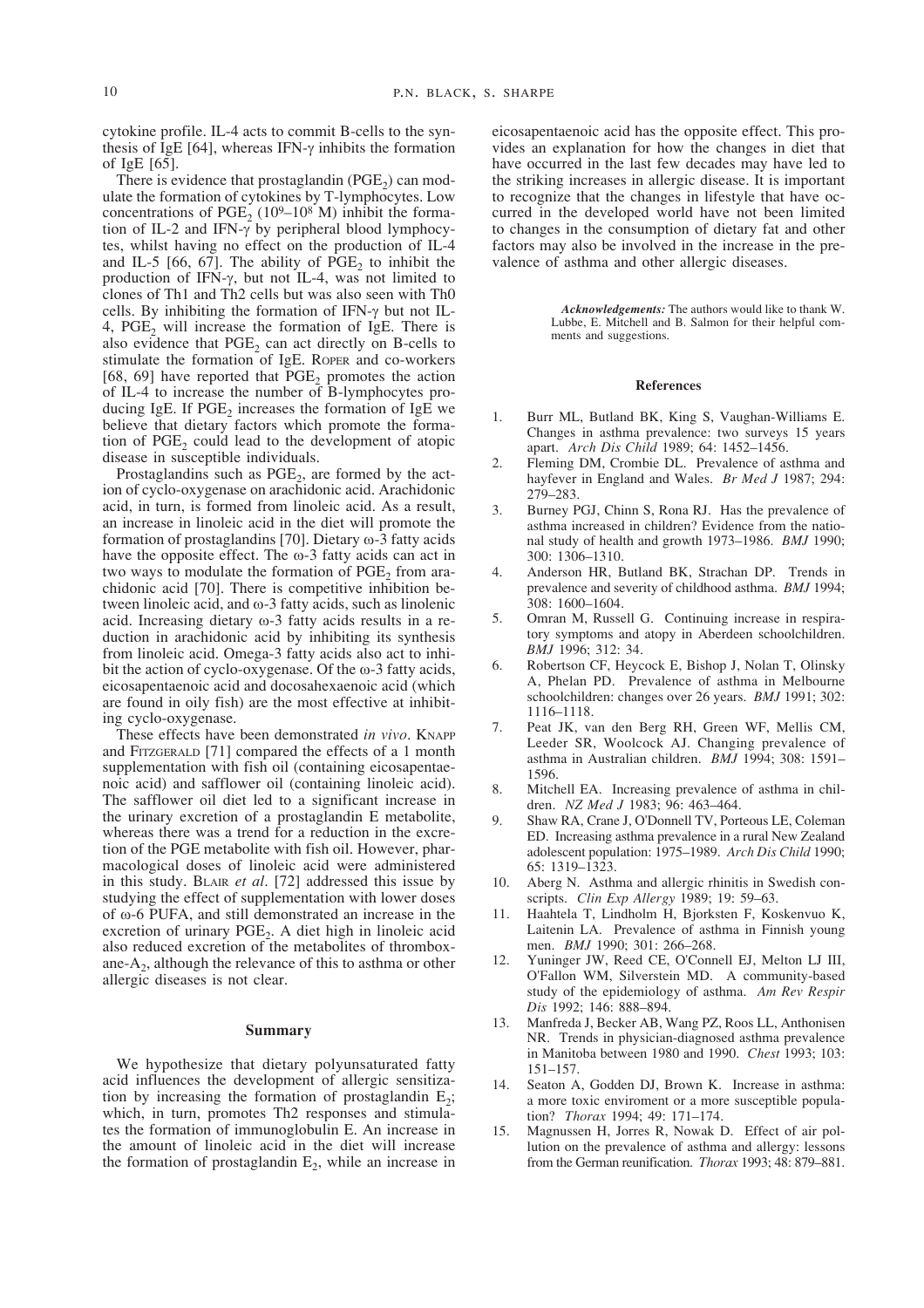- 16. Martinez FD, Cline M, Burrows B. Increased incidence of asthma in children of smoking mothers. *Pediatrics* 1992; 89: 21–26.
- 17. MacFarlane JE, Jamrozik K. Tobacco in Western Australia: patterns of smoking among adults from 1974 to 1991. *Aust J Public Health* 1993; 17: 350–358.
- 18. From the CDC. Cigarette smoking among women of reproductive age: United States, 1987–1992. *JAMA* 1994; 272: 1649–1650.
- 19. Sporik R, Holgate ST, Platts-Mills TAE, Cogswell JJ. Exposure to house-dust mite allergen (*Der p* I) and the development of asthma in childhood. *N Engl J Med* 1990; 323: 502–507.
- 20. Platts-Mills TA, Sporik R, Ingram JM, Honsinger R. Dog and cat allergens among school children in Los Alamos, New Mexico, USA: altitude 7,200 feet. *Int Arch Allergy Immunol* 1995; 107: 301–303.
- 21. Kaplan BA, Mascie-Taylor CGN. Biosocial factors in the epidemiology of childhood asthma in a British national sample. *J Epidemiol Commun Health* 1985;  $39 \cdot 152 - 156$
- 22. Caygill CPJ, Hill MJ. Dietary patterns within the United Kingdom. *In*: Hill MJ, Giacosa A, Caygill CPJ, eds. Epidemiology of Diet and Cancer. E. Horwood, New York, 1994; pp. 201–212.
- 23. Braddon FEM, Wadsworth MEJ, Davies JMC, Cripps HA. Social and regional differences in food and alcohol consumption and their measurement in a national birth cohort. *J Epidemiol Commun Health* 1988; 42: 341–349.
- 24. Anderson HR, Bland JM, Patel S, Peckham C. The natural history of asthma in childhood. *J Epidemiol Commun Health* 1986; 40: 121–129.
- 25. Lewis S, Richards D, Bynner J, Butler N, Britton J. Prospective study of risk factors for early and persistent wheezing in childhood. *Eur Respir J* 1995; 8: 349–356.
- 26. Chang CC, Phinney SD, Halpern GM, Gershwin ME. Asthma mortality: another opinion - is it a matter of life... and bread? *J Asthma* 1993; 30: 93–103.
- 27. Hodge L, Peat JK, Salome C. Increase consumption of polyunsaturated oils may be a cause of increased prevalence of childhood asthma. *Aust NZ Med J* 1994; 24: 727.
- 28. Raper NR, Marston RM. Levels and sources of fat in the US food supply. *In*: Ip C, ed. Dietary Fat and Cancer. Alan R. Liss, New York, 1986; pp. 127–152.
- 29. Roberts DCK. Dietary factors in the fall in coronary heart disease mortality. *Prostaglandin Leukot Essential Fatty Acids* 1991; 44: 97–101.
- 30. Anderson HR. Is the prevalence of asthma changing? *Arch Dis Child* 1989; 64: 172–175.
- 31. Horrobin DF. Low prevalence of coronary heart disease (CHD), psoriasis, asthma and rheumatoid arthritis in Eskimos. Are they caused by high dietary intake of eicosapentaenoic acid (EPA), genetic variation of essential fatty acid (EFA) metabolism or a combination of both? *Med Hypotheses* 1987; 22: 421–428.
- 32. Schwartz J, Weiss ST. Dietary factors and their relation to respiratory symptoms: the Second National Health and Nutrition Survey. *Am J Epidemiol* 1990; 132: 67–76.
- 33. Hodge L, Salome CM, Peat JK, Haby MM, Xuan W, Woolcock AJ. Consumption of oily fish and childhood asthma risk. *Med J Aust* 1996; 164: 137–140.
- 34. Raper NR, Cronin FJ, Exler J. Omega-3 fatty acid content of the US food supply. *J Am Coll Nutr* 1992; 11: 304–308.
- 35. Thien FCK, Woods RK, Walters EH. Oily fish and asthma: a fishy story? *Med J Aust* 1996; 164: 135–136.
- 36. Kirsch CM, Payan DG, Wong MYS, *et al*. Effect of eicosapentaenoic acid in asthma. *Clin Allergy* 1988; 18: 177–187.
- 37. Arm JP, Horton CE, Mencia-Huerta J-M, *et al*. Effect of dietary supplementation with fish oil lipids on mild asthma. *Thorax* 1988; 43: 84–92.
- 38. Thien FCK, Mercia-Huerta J-M, Lee TH. Dietary fish oil effects on seasonal hayfever and asthma in pollen sensitive subjects. *Am Rev Respir Dis* 1993; 147: 1138–1143.
- 39. Kramer U, Altus C, Behrendt H, *et al*. Epidemiologische Untersuchungen zur Auswirkung der Lufterverschmutzung auf die Gesundheit von Shulanfängern. *Forum Städte Hygiene* 1992; 43: 82–87.
- 40. Von Mutius E, Fritzsch C, Weiland SK, Roll G, Magnussen H. Prevalence of asthma and allergic disorders among children in united Germany: a descriptive comparison. *BMJ* 1992; 305: 1395–1399.
- 41. Von Mutius E, Martinez FD, Fritzsch C, Nicolai T, Roell G, Thiemann H-H. Prevalence of asthma and atopy in two areas of West and East Germany. *Am J Respir Crit Care Med* 1994; 149: 358–364.
- 42. Nowak D, Heinrich J, Beck E, *et al*. Differences in respiratory symptoms between two cities in Western and Eastern Germany: the first report in adults (Abstract). *Am Rev Respir Dis* 1993; 147: A378.
- 43. Klein K, Dathe R, Gollnitz S, Jager L. Allergies: a comparison between two vocational schools in East and West Germany. *Allergy* 1992; 47 (Suppl. 12): 259.
- 44. Winkler G, Holtz H, Doring A. Comparison of food intakes of selected populations in former East and West Germany: results from the MONICA projects, Erfurt and Augsburg. *Ann Nutr Metab* 1992; 36: 219–234.
- 45. Akerblom HK, Viikari J, Uhari M, *et al*. Atherosclerosis precursors in Finnish children. I. General description of the cross-sectional study of 1980, and an account of the children's and families' state of health. *Acta Paediatr Scand* 1985; (Suppl. 318): 49–63.
- 46. Poysa L, Korppi M, Pietikainen M, Remes K, Juntunen-Backman K. Asthma, allergic rhinitis and atopic eczema in Finnish children. *Allergy* 1991; 46: 161–165.
- 47. Moilanen T, Nikkari T, Viikari J, *et al*. Atherosclerosis precursors in Finnish children and adolescents. V. Fatty acid composition of serum cholesteryl esters: regional differences in Finland. *Acta Paediatr Scand* 1985; (Suppl. 318): 111–117.
- 48. Nakagomi T, Itaya H, Tominaga T, Yamaki M, Hisamatsu S, Nakagomi O. Is atopy increasing? *Lancet* 1994; 343: 121–122.
- 49. Okita M, Yoshida S, Yamamoto J, *et al*. N-3 and n-6 fatty acid intake and serum phospholipid fatty acid composition in middle-aged women living in rural and urban areas in Okayama Prefecture. *J Nutr Sci Vitaminol* 1995; 41: 313–323.
- 50. Marmot MG, Adelstein AM, Robinson N, Rose GA. Changing social class distribution of heart disease. *Br Med J* 1978; 2: 1109–1112.
- 51. Peckham C, Butler N. A national study of asthma in childhood. *J Epidemiol Commun Health* 1978; 32: 79–85.
- 52. Hamman RF, Halil T, Holland WW. Asthma in schoolchildren: demographic associations and peak expiratory flow rates compared with children with bronchitis. *Br J Prev Soc Med* 1975; 29: 228–238.
- 53. Martinez FD, Wright AL, Taussig LM, Holberg CJ, Halonen M, Morgan WJ. Asthma and wheezing in the first 6 years of life. *N Engl J Med* 1995; 332: 133–138.